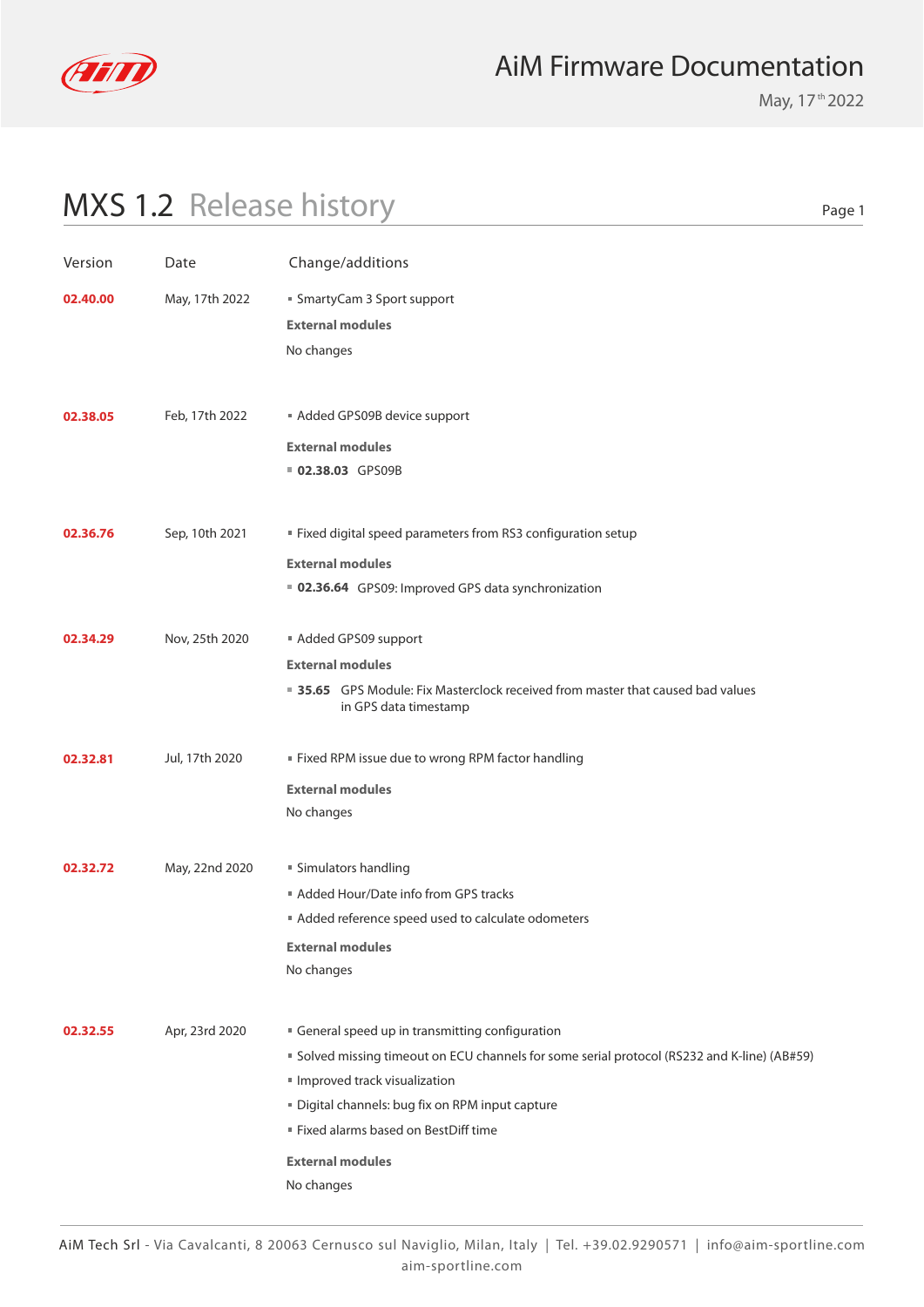

May, 17<sup>th</sup> 2022

| " First Release including the new graphic engine which has the following improvements:   |
|------------------------------------------------------------------------------------------|
|                                                                                          |
|                                                                                          |
|                                                                                          |
|                                                                                          |
|                                                                                          |
| This firmware release is compatible *** ONLY*** with the Race Studio 3 releases starting |
|                                                                                          |
| ■ 2.30.16 Shift Light Module: support for the new software release (v03.30.00)           |
|                                                                                          |
|                                                                                          |
|                                                                                          |
| " Fixed bug on Trigger Commands when the action is configured as "Reset Alarms Command"  |
|                                                                                          |
|                                                                                          |
|                                                                                          |
|                                                                                          |
|                                                                                          |
|                                                                                          |
|                                                                                          |
|                                                                                          |
|                                                                                          |
|                                                                                          |
|                                                                                          |
|                                                                                          |
|                                                                                          |
|                                                                                          |
|                                                                                          |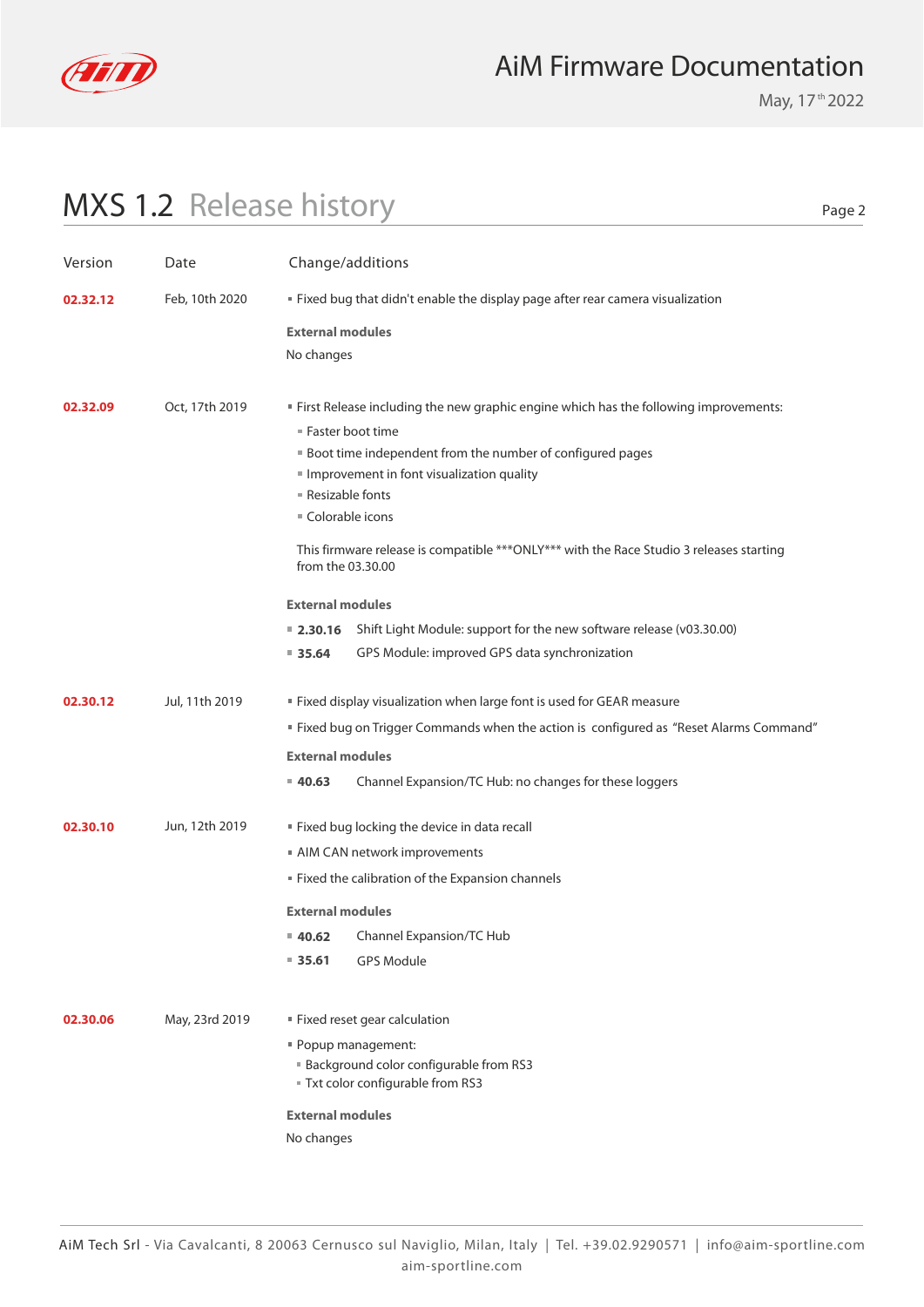

May, 17<sup>th</sup> 2022

| Version  | Date           | Change/additions                                                                                                                                                                                                                                                                                                                                           |
|----------|----------------|------------------------------------------------------------------------------------------------------------------------------------------------------------------------------------------------------------------------------------------------------------------------------------------------------------------------------------------------------------|
| 02.30.02 | Apr, 19th 2019 | Improved K-line protocols management<br>Added open tracks management<br><b>External modules</b><br>No changes                                                                                                                                                                                                                                              |
| 02.26.57 | Mar, 22nd 2019 | " Fix speed indication in miles for analog controls<br><b>External modules</b><br>No changes                                                                                                                                                                                                                                                               |
| 02.26.55 | Mar, 14th 2019 | Improved ADC accuracy<br>GPS page skipped when the vehicle is moving<br>" Increased channel frequencies for selected ECUs (in particular K-line- and RS232- based ones)<br>" Fix bug on clear alarm by keypress<br>" Fix display bug which could lead to device resets with heavy configurations (multiple pages)<br><b>External modules</b><br>No changes |
| 02.26.53 | Feb, 14th 2019 | Fixed inertial platform orientation<br><b>External modules</b><br>Shift Light Module<br>02.26.51<br>Fixed issues with some ECUs<br>No changes for the other modules                                                                                                                                                                                        |
| 02.26.50 | Jan, 18th 2019 | Digital inputs<br>" Support for Memory Module, Strada Logger and GS-Dash<br>ECU: support Adaptronics and Motec M4 ECU drivers<br><b>External modules</b><br>Memory Module and Strada Logger<br>01.26.48<br>01.26.47 GS-Dash                                                                                                                                |